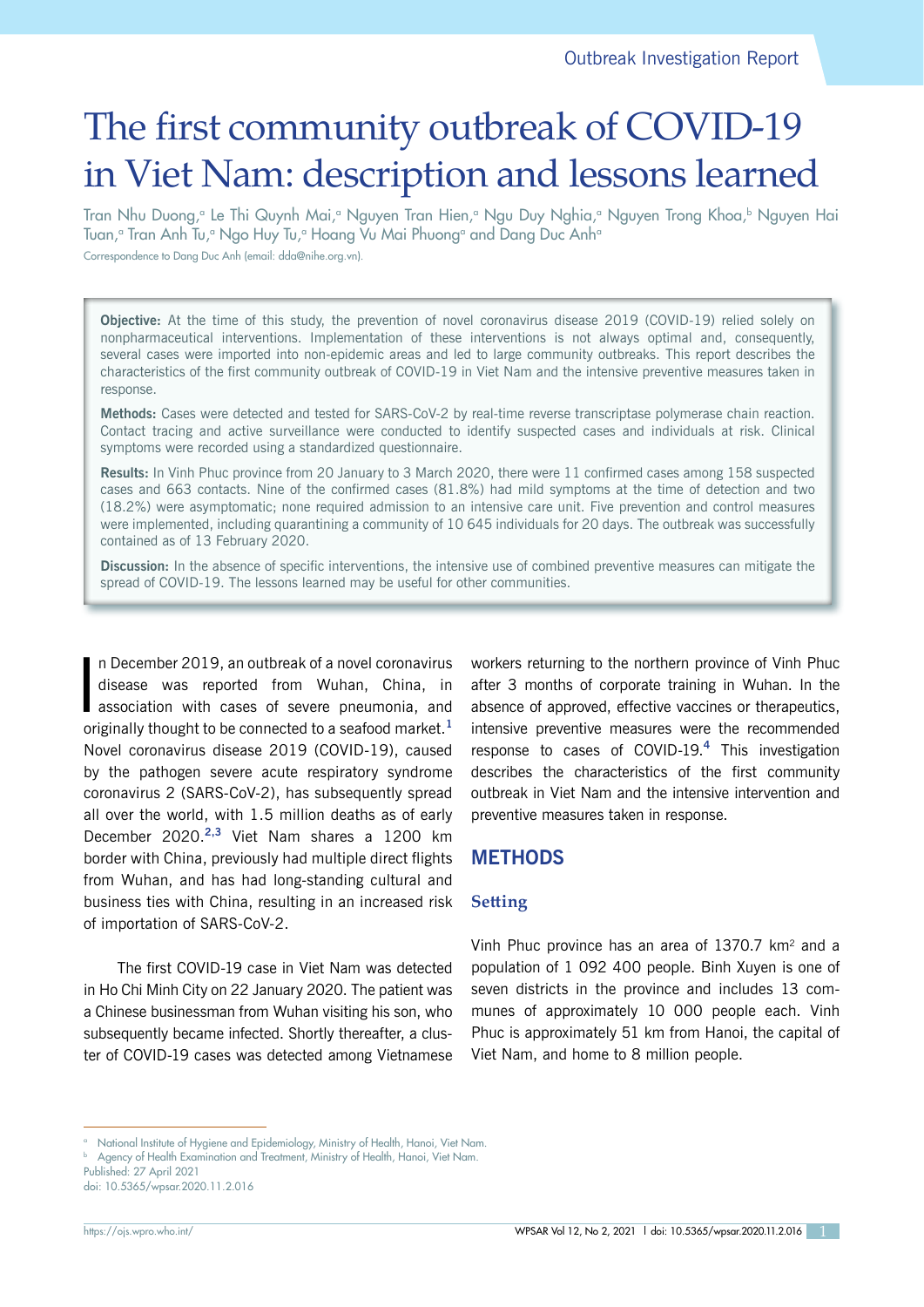## **Epidemiological investigation and laboratory methods**

We defined cases of COVID-19 infection according to the Viet Nam Ministry of Health's guidelines in effect at the time of our investigation.**<sup>5</sup>** Specifically, suspected cases of COVID-19 infection were people with fever and cough, with or without shortness of breath, and either (i) a history of visiting Wuhan, China, during the 14 days before onset of illness or (ii) close contact (within 2 m) with confirmed or suspected cases occurring from 17 January through 3 March 2020.

This investigation was conducted from 20 January to 3 March 2020. Confirmed cases were those who had laboratory confirmation of SARS-CoV-2 virus by real-time reverse-transcriptase polymerase chain reaction (rRT–PCR),**<sup>6</sup>** regardless of whether they had symptoms. Imported cases were defined as confirmed cases with a history of travel to an epidemic area within the 2 weeks before the date of onset of symptoms or the date of their first sample testing positive. Locally transmitted COVID-19 cases were defined as cases in Vinh Phuc province without a history of travel to an epidemic area. Symptoms were recorded at onset or time of first positive test result. The duration of hospitalization and clinical outcomes were monitored for all confirmed cases.

A close contact was defined as any individual who was within 2 m of a confirmed or suspected case during the case's symptomatic period, including 3 days before symptom onset. A casual contact was defined as any individual who was further than 2 m from a confirmed or suspected case.

We conducted a descriptive epidemiological analysis by characterizing all cases in terms of their demographics, clinical symptoms, interval from onset to hospital admission, if applicable, number of contacts and history of travel to an epidemic area.

Oropharyngeal swabs were collected from suspected cases and all of their contacts, including those without symptoms. Testing by rRT–PCR was performed according to the Charité Institute of Virology's protocol, as recommended by the World Health Organization.**<sup>6</sup>**

#### **Ethical considerations**

This investigation was approved by the Institutional Review Board of the Pasteur Institute of Ho Chi Minh City, the organization with oversight of national research protocols for COVID-19.

## **RESULTS**

The epidemiological characteristics were reported for 11 cases, 158 suspected cases and 214 close contacts. The intensive outbreak response, with its unique set of preventive measures, contributed to the successful containment of the COVID-19 outbreak.

### **Epidemiology**

The first community outbreak of COVID-19 occurred in Vinh Phuc province, where 11 cases were identified by contact tracing. To ensure complete case detection, attempts were made to identify all suspected cases between 30 January and 3 March 2020 – that is, from the day when the first case was detected to the last day of the lockdown.

### *Confirmed cases*

Of the 158 suspected cases of COVID-19, 11 cases were confirmed between 30 January and 3 March; the last confirmed case was identified on 12 February 2020 in Vinh Phuc province (**[Table](#page-2-0) 1**). Five of these cases occurred among workers returning from Wuhan (imported cases) and the remaining six were close contacts (locally transmitted cases) of the imported cases (**[Fig.](#page-2-0) 1**).

Nine of the confirmed cases (81.8%) occurred among Binh Xuyen residents: three cases were imported and six were locally transmitted (**[Table](#page-2-0) 1**). Two subsequent cases (cases 10 and 11) were identified through contact tracing and regular follow up. Of the two additional imported cases, one was a resident of the Tam Duong and one of the Tam Dao district (**[Fig. 2](#page-3-0)**). Notably, all six locally transmitted cases could be linked either directly or indirectly to imported case number 2 (**[Table 2](#page-4-0)**, **[Fig.](#page-2-0) 1**). Of the 11 confirmed cases, 8 were female (72.7%) and 3 were male (27.3%); the median age was 29.0 years (interquartile range [IQR]: 26.5–45.5).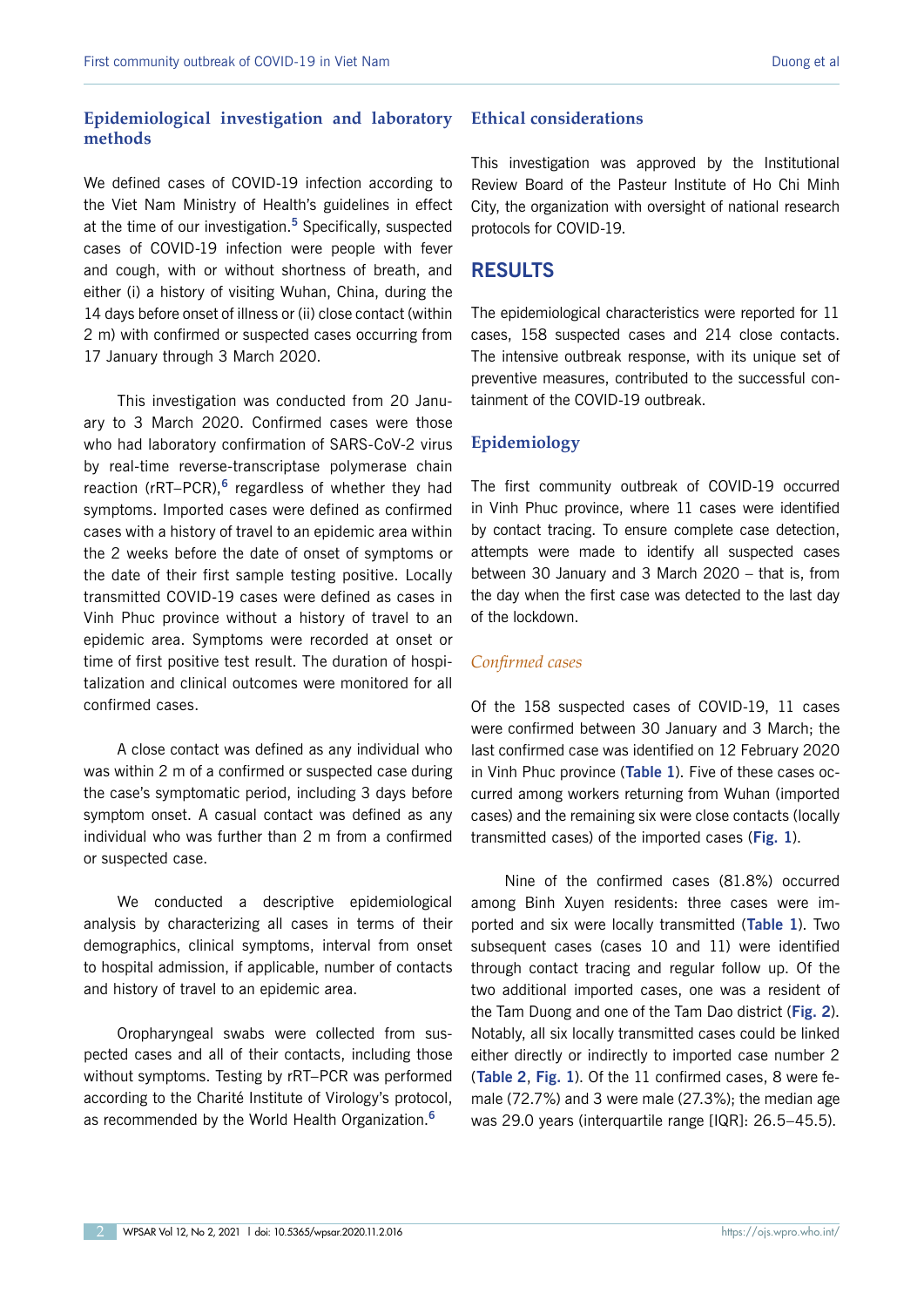## <span id="page-2-0"></span>Table 1. **Results of case finding and contact tracing for novel coronavirus disease (COVID-19), Vinh Phuc province, Viet Nam, January–March 2020**

| Location                   | No. of confirmed<br>cases | No. of suspected cases<br>with negative tests |     | No. of close contacts No. of casual contacts |
|----------------------------|---------------------------|-----------------------------------------------|-----|----------------------------------------------|
| All of Vinh Phuc province  | 11                        | 147                                           | 214 | 449                                          |
| <b>Binh Xuyen district</b> | 9                         | 99                                            | 149 | 200                                          |
| Son Loi commune            | 6                         | 40                                            | 70  | 52                                           |
| All other communes         | 3                         | 59<br>79                                      |     | 148                                          |
| All other districts        |                           | 48                                            | 65  | 249                                          |

## Fig. 1. **Epidemic curve of novel coronavirus 2019 (COVID-19) cases, by date of symptom onset, Vinh Phuc province, Viet Nam, January–February 2020**



Nine confirmed cases (81.8%) had mild symptoms at the time of detection; no cases required admission to an intensive care unit. Four out of five cases with imported COVID-19 who had travelled to Wuhan were symptomatic. The first case developed symptoms on 21 January 2020, 4 days after returning from Wuhan (**[Table 2](#page-4-0)**). The most common symptoms were cough or fever, found in 8/11 cases (72.7%). Two patients (18.2%) had both cough and fever (**[Table 2](#page-4-0)**). The less frequent symptoms of sore throat, headache, runny nose and fatigue were each found in one patient (9.1% for each of the four symptoms). Two other confirmed cases (18.2%) were asymptomatic at the collection date of their first specimen for testing by rRT–PCR, but the specimen tested positive.

Through case finding, we observed a decrease in the number of days that cases spent in the community before being hospitalized, with a median of 2 days (IQR: 2–3) for the five imported cases (cases 1, 2, 3, 4, 6) and 0 days (IQR: 0–0.75) for the six locally transmitted cases (cases 5, 7, 8, 9, 10, 11). The difference in delay in hospital admission between imported cases and locally transmitted cases was statistically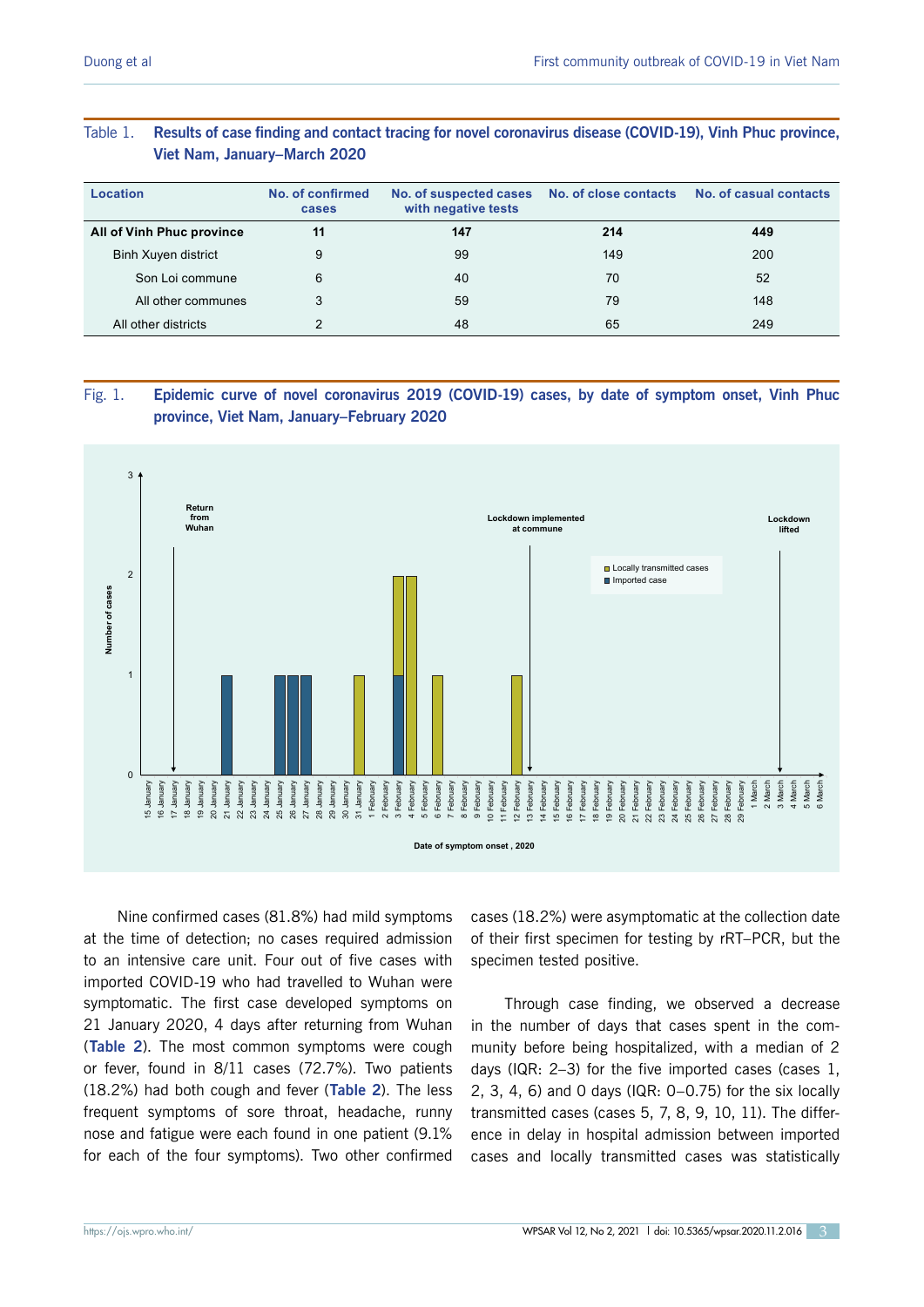

#### <span id="page-3-0"></span>Fig. 2. **Map of Binh Xuyen district in Vinh Phuc province, Viet Nam, with an inset of Son Loi commune**

Bold text indicates names of provinces. Smaller text indicates commune names within the district. The circled numbers indicate the number of novel coronavirus 2019 (COVID-19) cases in the relevant commune. Green triangles indicate checkpoints. The dark blue dots indicate the locations of the Quang Ha Polyclinic Hospital and the Provincial Military School.

significant (Wilcoxon rank sum test:  $P = 0.011$ ). The number of close contacts was not significantly different between the two groups (imported cases versus locally transmitted), with a median of 4 contacts (IQR: 4–6) of imported cases and 4.5 contacts (IQR: 4–5.75) of locally transmitted cases ( $P = 0.92$ ). All cases recovered clinically, as assessed by the Vietnamese Ministry of Health's guidelines,**<sup>7</sup>** and were discharged following two negative rRT–PCR tests of upper respiratory specimens collected at least 24 hours apart (**[Table 2](#page-4-0)**).

#### *Close contacts*

A total of 214 close contacts were identified (**[Table](#page-2-0) 1**). Six of these subsequently became confirmed cases, five of whom were tested and identified at home, and one, the father of case 2, who developed a sore throat and fatigue while quarantined at the local Provincial Military School (described below), who was immediately transferred to the Quang Ha Polyclinic Hospital where a specimen was collected and subsequently tested positive by rRT–PCR.

All 39 close contacts of the five imported cases were asymptomatic and were quarantined at the Quang Ha Polyclinic and the military school, as were 95 other close contacts without symptoms. The remaining 80 close contacts were quarantined at home.

#### **Outbreak response**

The field outbreak response was led by the Vinh Phuc Provincial Centre for Disease Control with support from the National Institute of Hygiene and Epidemiology. The National Steering Committee for COVID-19 Prevention and Control also deployed an expert technical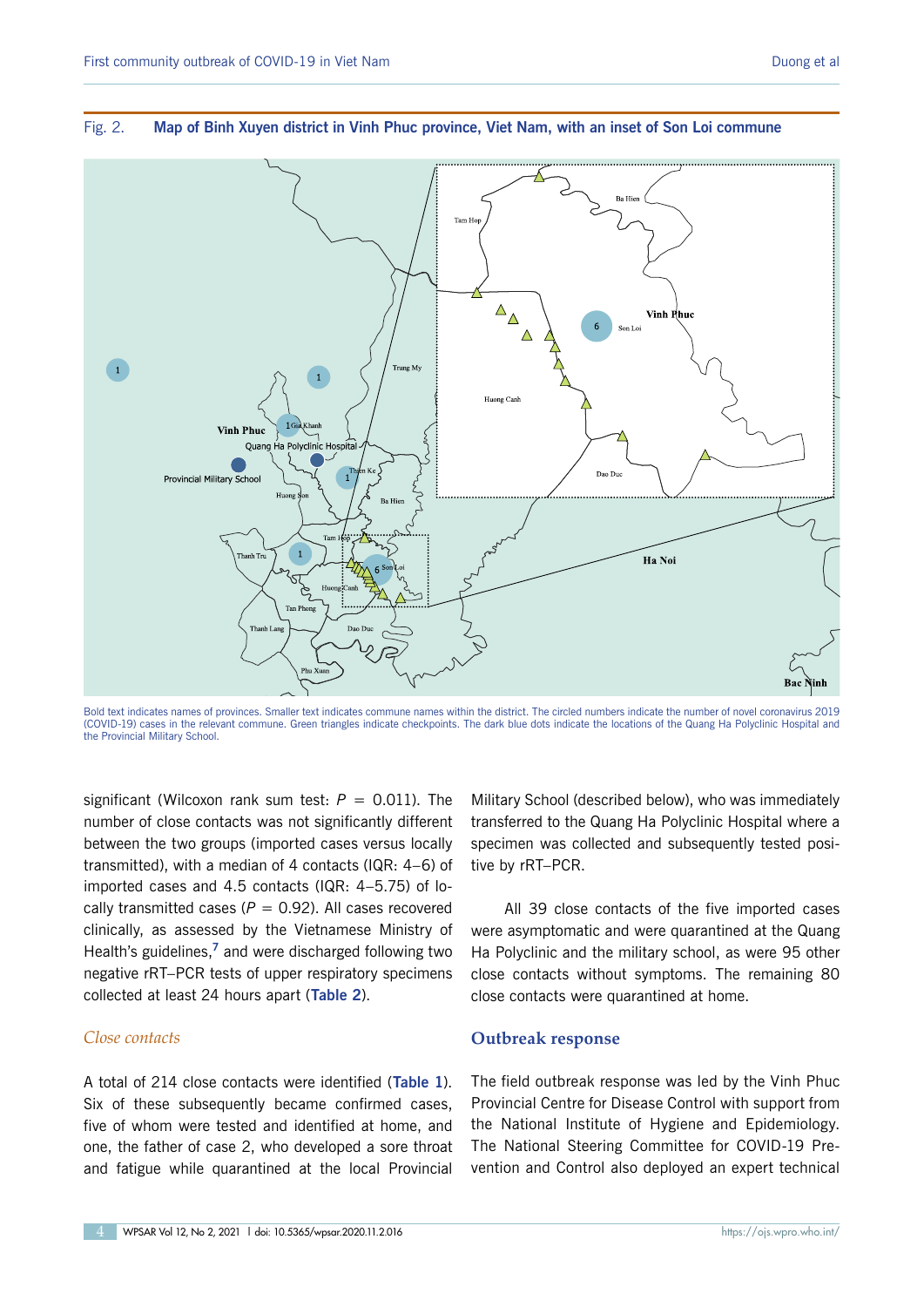## <span id="page-4-0"></span>Table 2. **Descriptive epidemiology of cases of novel coronavirus disease 2019 (COVID-19), Vinh Phuc province, Viet Nam, 17 January to 26 February 2020**

| <b>Case</b>    | <b>Gender</b> | Age      | <b>Travel and contact</b><br>history        | <b>Symptoms</b>              | <b>Onset date</b> | Hospital;<br>date of<br>admission       | Date of<br>discharge | <b>Clinical</b><br>outcome <sup>b</sup> |
|----------------|---------------|----------|---------------------------------------------|------------------------------|-------------------|-----------------------------------------|----------------------|-----------------------------------------|
| $\mathbf{1}$   | Male          | 29 years | <b>Travelled from Wuhan</b><br>on 17 Jan    | Cough                        | 21 Jan            | NHTD:<br>23 Jan                         | 18 Feb               | Survived                                |
| 2              | Female        | 24 years | Travelled from Wuhan<br>on 17 Jan           | Fever, cough,<br>sore throat | 25 Jan            | NHTD:<br>26 Jan                         | 10 Feb               | Survived                                |
| 3              | Female        | 29 years | <b>Travelled from Wuhan</b><br>on 17 Jan    | Fever                        | 26 Jan            | NHTD:<br>2 Feb                          | 10 Feb               | Survived                                |
| 4              | Male          | 30 years | <b>Travelled from Wuhan</b><br>on 17 Jan    | Fever, cough                 | 27 Jan            | NHTD:<br>30 Jan                         | 10 Feb               | Survived                                |
| 5              | Female        | 42 years | Visited case 2's home<br>on 22 and 28 Jan   | Fever                        | 31 Jan            | QH Poly:<br>31 Jan                      | 18 Feb               | Survived                                |
| 6              | Female        | 29 years | <b>Travelled from Wuhan</b><br>on 17 Jan    | Asymptomatic                 | 3 Jan             | QH Poly;<br>5 Feb                       | 20 Feb               | Survived                                |
| $\overline{7}$ | Female        | 49 years | Mother of case 2;<br>same household         | Cough                        | 3 Feb             | QH Poly;<br>3 Feb                       | 18 Feb               | Survived                                |
| 8              | Female        | 16 years | Younger sister of case<br>2; same household | Asymptomatic                 | 4 Feb             | QH Poly; <sup>a</sup><br>5 Feb          | 20 Feb               | Survived                                |
| 9              | Female        | 55 years | Visited case 2's home<br>on 28 Jan          | Fever,<br>headache           | 4 Feb             | QH Poly; <sup>a</sup><br>NHTD.<br>5 Feb | 18 Feb               | Survived                                |
| 10             | Female        | 3 months | Stayed with case 2's<br>family on 28-31 Jan | Cough, runny<br>nose         | 6 Feb             | QH Poly; <sup>a</sup><br>NPH.<br>6 Feb  | 20 Feb               | Survived                                |
| 11             | Male          | 50 years | Father of case 2;<br>same household         | Fatique                      | 12 Feb            | QH Poly:<br>11 Feb                      | 26 Feb               | Survived                                |

NHTD: National Hospital for Tropical Diseases; QH Poly: Quang Ha Polyclinic Hospital; NPH: National Paediatric Hospital.

<sup>a</sup> These patients were first admitted to Quang Ha Polyclinic Hospital (QH Poly) then transferred to a national referral hospital to prevent complications; transfers included a patient with thrombocytopenia and a 3-month-old infant.

**<sup>b</sup> The outcome "survived" refers to clinical outcome at the time of hospital discharge.** 

outbreak surveillance team, a rapid response team, an expert treatment team and an infection control team to Vinh Phuc province to support local authorities in directing, monitoring and implementing all prevention activities. Based on the descriptive epidemiology, interventions using a series of preventive measures were implemented.

Five doctors were deployed to each of the 13 commune health stations (CHSs) in the Binh Xuyen district (65 doctors in total) to ensure compliance with preventive measures. An additional 168 health-care workers at the district and commune levels were trained in case investigation, reporting, contact tracing, surface disinfection and the proper use of personal protective equipment (PPE).

### *Contact tracing*

Contact tracing was performed by the Provincial Centre for Disease Control. All suspected cases were interviewed to collect information about their close contacts, including health-care contacts, family members, coworkers, friends, neighbours, other social contacts and travelling companions. All contacts were subjected to quarantine and strict symptom monitoring.

#### *Isolation and quarantine*

The five imported cases (cases  $1-4$ , 6) were isolated and treated at the National Hospital for Tropical Diseases in Hanoi (**Table 2**), since they were among the first imported cases in Viet Nam.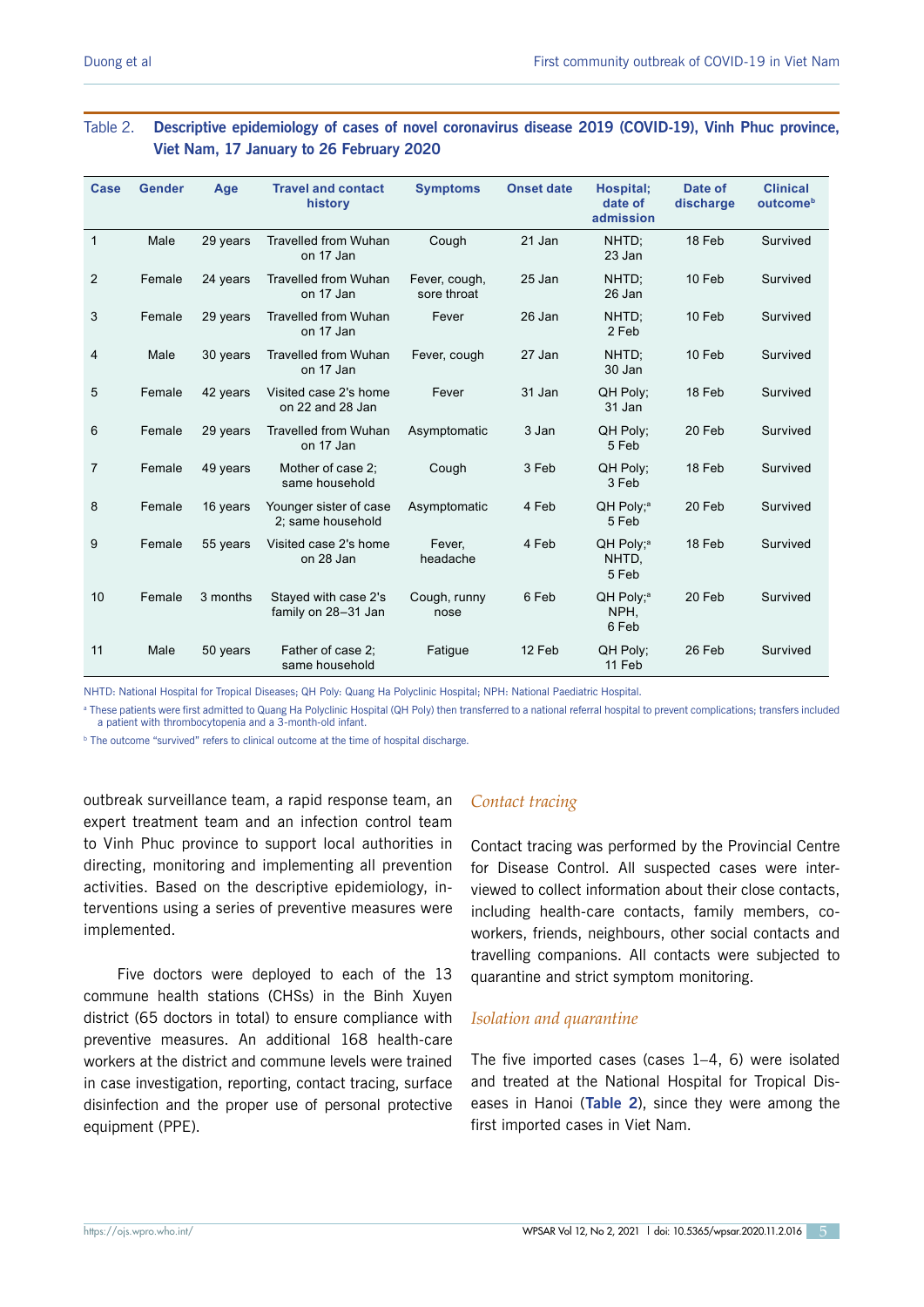The initial hospital isolation and treatment implemented in Vinh Phuc province occurred at the Quang Ha Polyclinic Hospital, a district hospital in Binh Xuyen. It was divided into six sections, one each for:

- isolation and treatment of laboratory confirmed cases;
- suspected cases with pending test results;
- family members of confirmed cases;
- symptomatic patients whose first COVID-19 test was negative but who required 14 days of observation;
- those who had recovered fully from COVID-19; and
- suspected cases and close contacts who tested positive for influenza or other respiratory viruses.

Patients in the isolation facility had their temperature and symptoms checked twice daily. For those with symptoms, temperature and symptom checks were performed four times per day. Suspected cases from other districts were isolated at the Vinh Phuc Provincial Hospital.

The local Provincial Military School was converted into a quarantine centre for close contacts who were not family members of cases. Beds were placed 1 to 2 metres apart. Those who were quarantined or isolated received three meals a day free of charge and full support and daily supplies. Waste was separated into potentially contaminated waste (e.g. masks and tissues) and all other waste. Temperature and symptom checks were conducted twice daily. We collected oropharyngeal specimens for laboratory testing from each contact under quarantine, once on day 2 and once on day 14 before discharge. We delivered risk communication messages to all quarantined contacts each day.

Four suspected cases were identified in the facility and were transferred to Quang Ha Polyclinic. One of these four suspected cases became case 11. All discharged contacts from the quarantine centre remained under home quarantine for 2 more weeks.

No locally transmitted cases were identified among health-care workers in the Quang Ha Polyclinic or among staff at the military school quarantine centre.

#### *Community lockdown*

Intensive lockdown measures were taken after the identification of three locally transmitted cases in the Son Loi commune on 7 February. We worked with local authorities and implemented preventive control measures in the commune. A 20-day lockdown of the entire commune of 10 645 residents began with the establishment of eight checkpoints on 8 February and four more were added between 9 and 13 February. The lockdown officially started at midnight on February 13.

Twelve checkpoints were established by 14 February and were in place until 3 March (**Fig. 2**). The checkpoints were inspected regularly by 30 independent monitoring teams designated by the Provincial Steering Committee for COVID-19 Prevention and Control. Residents of Son Loi were permitted to leave for work in nearby fields or emergency purposes, but they were required to register at checkpoints and inform local authorities of when they would return. Visitors were only permitted to deliver supplies (e.g. food, water) to the checkpoints, from which they were collected and distributed within the commune. All task force staff and visitors without symptoms and with a forehead temperature <37.5 °C were permitted to enter.

Merchandise and vehicles entering and exiting Son Loi were inspected and disinfected with 0.1% chloramine B solution. Shops with fixed prices for staple foods, such as rice, noodles, meat and vegetables, were established during the lockdown in each of the six hamlets of Son Loi.

Each member of the commune received a daily allowance of 40 000 Vietnamese dong (US\$ 1.70) for the 20-day duration of the lockdown. Residents were recommended to clean their houses and domestic surfaces daily with 0.1% chloramine B solution, wear masks and stay home as much as possible. Mass gatherings, such as festivals and weddings, were prohibited during the lockdown. Risk communication messages were delivered three times a day via loudspeakers throughout the commune.

A team of medical experts was sent to the Son Loi CHS to support the rapid identification of suspected cases and to meet any emergency needs of the residents. Two ambulances were always on duty at the CHS. A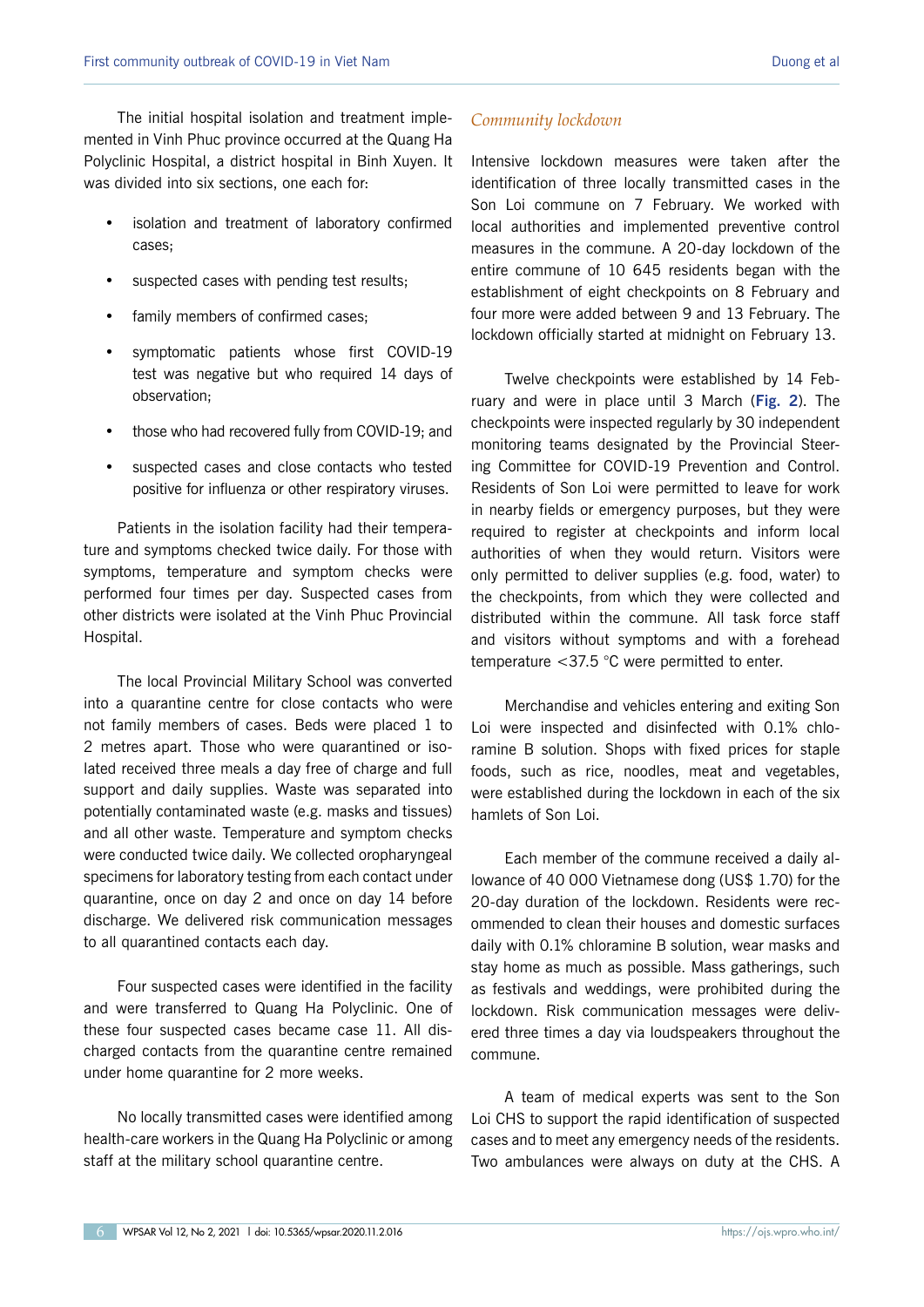mobile X-ray unit was acquired by the Son Loi CHS, a device not available at most CHSs in Viet Nam.

## *Active case finding*

Active case finding was performed during the lockdown. A total of 29 Community COVID-19 Prevention and Control Teams (CPCTs) were formally established. The teams consisted of three or four members, and included village health-care workers, volunteers and community or family representatives. The teams performed daily house-to-house health checks, including taking the temperature of all household members and delivering risk mitigation messages. Each household was provided with a thermometer so that symptomatic family members could have their temperature assessed and reported to the team by calling a dedicated phone number. No cases were identified during active case finding.

## *General preventive measures*

For people in the commune, general preventive measures were required at all times, including wearing masks, using other PPE, disinfecting surfaces and using hand sanitizer. In addition to the recommended general preventive measures, all hospitalized patients, quarantined individuals, suspected cases and close contacts of confirmed cases were also required to wear masks at all times.

All staff working at the CHSs, the military school and Quang Ha Polyclinic; members of the CPCTs; and personnel at other medical facilities in Vinh Phuc consistently wore a complete set of PPE, including a whole-body suit, gloves, eye protection and a surgical mask. All were encouraged to practice hand hygiene regularly, before and after meals, before and after caring for patients, and after using the toilet. Surface disinfection of hallways with 0.1% chloramine B solution was performed daily in health-care and quarantine facilities. All vehicles entering and exiting the military school campus, cars transporting suspected cases and ambulances were disinfected daily with 0.1% chloramine B solution.

## **DISCUSSION**

During the first community outbreak of COVID-19 in Viet Nam, 11 of 158 (6.9%) suspected cases tested positive for COVID-19, indicating a low rate of infection.**<sup>8</sup>** These 11 cases were identified in people who returned

from Wuhan or were in close contact with one of these people. Given the transmissibility of SARS-CoV-2, this cluster had the potential to be much larger.**4,5**

The majority of clinical manifestations in the confirmed cases included cough or fever, or both.**<sup>9</sup>** About 20% of cases were asymptomatic, a low prevalence compared with previous reports.**<sup>10</sup>** The time from onset of symptoms or detection of a case to hospital admission for isolation and treatment was short, most likely due to the careful monitoring of suspected cases and close contacts at the hospital and at the quarantine centre. Since cases may be infectious for 1–3 days before symptom onset and thus contribute to community transmission,**<sup>11</sup>** it is crucial to identify both symptomatic and asymptomatic cases for isolation and quarantine.**12–14** The interval from symptom onset to hospital admission or isolation was reduced from 2 days to 0 during this outbreak as a result of efforts by local public health staff to limit the spread of cases. The delay between symptom onset and isolation has been shown to have the largest role in determining the degree of community transmission from imported cases.**<sup>15</sup>** Therefore, early detection and careful monitoring of suspected cases and close contacts can reduce the time that potential cases spend in the community; by committing to early detection and careful monitoring, Vinh Phuc province may have limited the spread of COVID-19 during the first community outbreak in Viet Nam.

The control measures implemented in response to this outbreak occurred 3 days after locally transmitted cases were identified in the community. This quick response was feasible with the government's assistance and because of the informed decisions made in near real-time by the National Steering Committee as its rapid response team was deployed to Vinh Phuc province. The establishment of quarantine and treatment facilities at the district level facilitated and supported timely case detection, contact tracing and quarantining of people at risk, which may have contributed to reducing the spread of COVID-19 in the community. The decision to implement a community lockdown for 20 days was supported by Vietnamese government Decree No. 101/2010/ND-CP.**<sup>16</sup>** Similar measures were implemented in China in 2003 in response to severe acute respiratory syndrome**<sup>17</sup>** and, more recently, in response to COVID-19 in Singapore.**<sup>11</sup>** Recent analysis suggests that increased compliance with community mitigation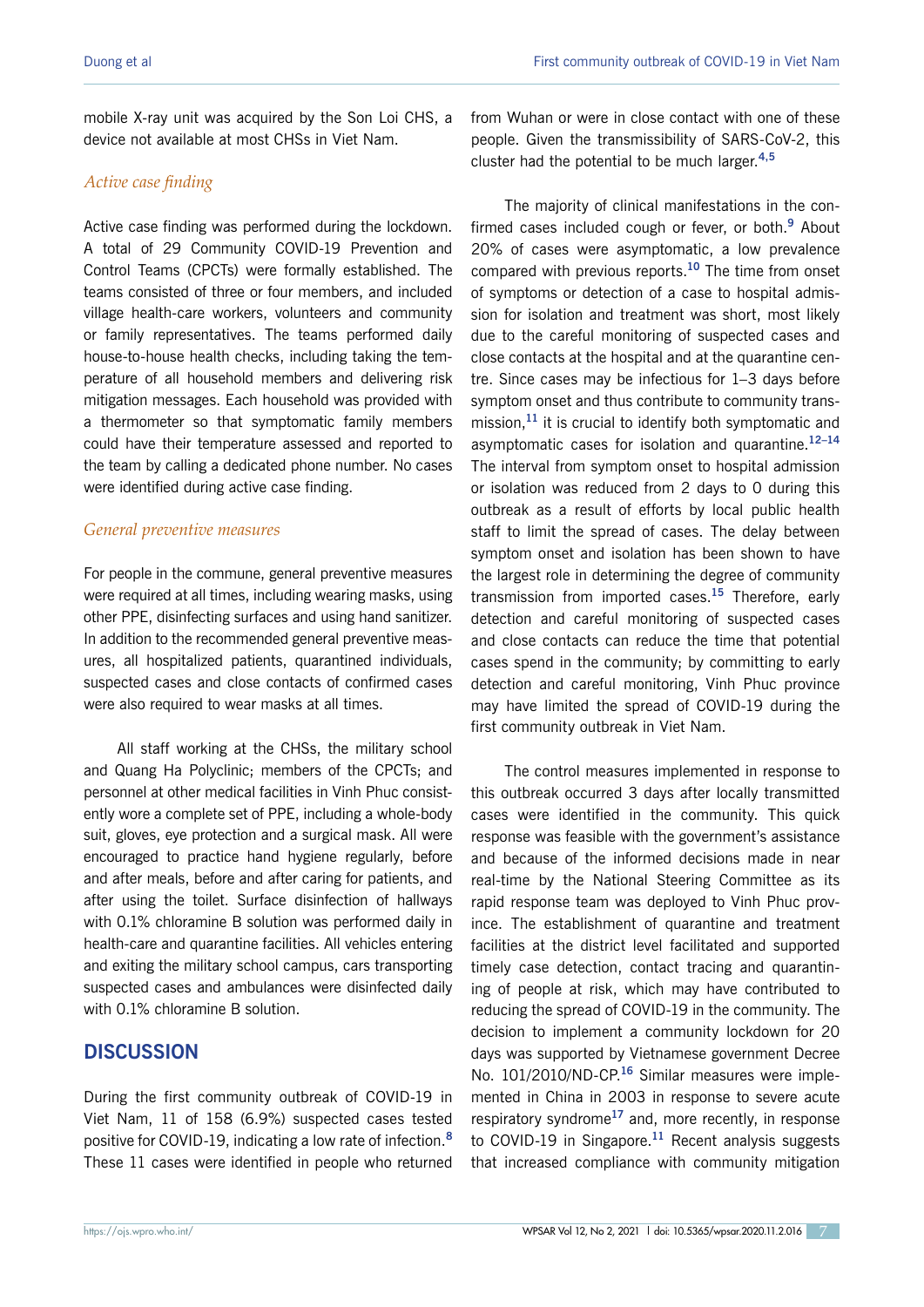strategies, including physical distancing, when the number of cases is increasing can reduce community transmission.**<sup>18</sup>** When first implemented, large-scale lockdown of communities can be highly disruptive. However, if it is implemented quickly and at a smaller scale, that disruption can be minimized and, importantly, disease transmission is more likely to be contained. In Son Loi commune, the lockdown was implemented for no longer than necessary, and the reason for it was to reduce pressure on the health, economic and social security of the people in the commune.**<sup>19</sup>**

Our investigation took place at a time when there was no effective vaccine or treatment and the national public health response in Viet Nam was still developing. This created several challenges. For example, at the time when the employees returned from Wuhan, there was no national or international guidance on how to detect or manage asymptomatic cases. Therefore, we had to adopt what we believed to be sensible public health interventions, assuming that asymptomatic cases could transmit SARS-CoV-2 and, thus, isolating them as if they were infectious. The conventional rRT–PCR assay was not readily available at central laboratories before 30 January 2020, so we often erred on the side of isolation and quarantine, knowing that suspected cases and contacts might have to wait several days for test results.

Our investigation began near the time of the annual Lunar New Year (Tet) holiday, the largest holiday in Viet Nam and a time when most government offices and businesses are closed. As such, we were not able to access all available resources. Nevertheless, despite these challenges, we were able to contain the outbreak in Vinh Phuc and prevent further transmission. The experiences gained through the response to this outbreak were indispensable for the development of subsequent national guidelines.**20–23**

This investigation has several limitations. The five cases with a history of travel to an epidemic area were considered imported cases; however, we were unable to determine when and where they were infected with the SARS-CoV-2 virus. The transmission of pathogens among these five cases was unclear. Furthermore, the effectiveness of each preventive measure was not separately assessed, so we do not know exactly which measures played key roles in the combined intervention.

In conclusion, in COVID-19 response activities, the government's assistance and the willingness of the community to adopt preventive measures are important in containing community outbreaks. When no vaccine is available, intensive interventions that involve a combination of preventive measures can mitigate spread of the disease. We believe that these experiences are useful for other communities that may need to respond to the COVID-19 pandemic.

#### *Acknowledgments*

The authors are grateful to the Vingroup Innovation Foundation in Viet Nam, the Centre for Disease Control and Prevention of Vinh Phuc Province and the District Health Centre of Binh Xuyen in Vinh Phuc province. The authors also acknowledge Dr Matthew R Moore from the United States Centers for Disease Control and Prevention in Viet Nam for his for support in editing the manuscript.

#### *Conflicts of interests*

The authors declare that there are no conflicts of interest.

#### *Funding*

This study has been sponsored by the Vingroup Innovation Foundation (grant number ĐTĐLCN.32/20). The sponsor had no role in study design, data collection, data analysis and interpretation and no role in the decision to submit the manuscript for publication.

#### **References**

- 1. Sun P, Lu X, Xu C, Sun W, Pan B. Understanding of COVID-19 based on current evidence. J Med Virol. 2020;92(6):548–51. [doi:10.1002/jmv.25722.](https://doi.org/10.1002/jmv.25722)
- 2. McCreary EK, Pogue JM. Coronavirus disease 2019 treatment: a review of early and emerging options. Open Forum Infect Dis. 2020;7(4):ofaa105. [doi:10.1093/ofid/ofaa105.](https://doi.org/10.1093/ofid/ofaa105)
- 3. COVID-19 weekly epidemiological update 8 December 2020. Geneva: World Health Organization; 2020. Available from: [https://](https://www.who.int/publications/m/item/weekly-epidemiological-update-8-december-2020) [www.who.int/publications/m/item/weekly-epidemiological-update-](https://www.who.int/publications/m/item/weekly-epidemiological-update-8-december-2020)[8-december-2020](https://www.who.int/publications/m/item/weekly-epidemiological-update-8-december-2020), accessed 11 December 2020.
- 4. Güner R, Hasanoğlu İ, Aktaş F. Covid-19: prevention and control measures in community. Turk J Med Sci. 2020;50(SI-1):571–7. [doi:10.3906/sag-2004-146](https://doi.org/10.3906/sag-2004-146).
- 5. Decision No. 343/QD-BYT dated February 07, 2020 on promulgation of "interim guidelines for monitoring, prevention and control of COVID-19". Hanoi: Ministry of Health; 2020. Available from: [https://thuvienphapluat.vn/van-ban/EN/The-thao-Y-te/Decision-](https://thuvienphapluat.vn/van-ban/EN/The-thao-Y-te/Decision-343-QD-BYT-2020-promulgation-of-Interim-Guidelines-for-monitoring-prevention-of-COVID-19/436977/tieng-anh.aspx)[343-QD-BYT-2020-promulgation-of-Interim-Guidelines-for-moni](https://thuvienphapluat.vn/van-ban/EN/The-thao-Y-te/Decision-343-QD-BYT-2020-promulgation-of-Interim-Guidelines-for-monitoring-prevention-of-COVID-19/436977/tieng-anh.aspx)[toring-prevention-of-COVID-19/436977/tieng-anh.aspx,](https://thuvienphapluat.vn/van-ban/EN/The-thao-Y-te/Decision-343-QD-BYT-2020-promulgation-of-Interim-Guidelines-for-monitoring-prevention-of-COVID-19/436977/tieng-anh.aspx) accessed 22 September 2020.